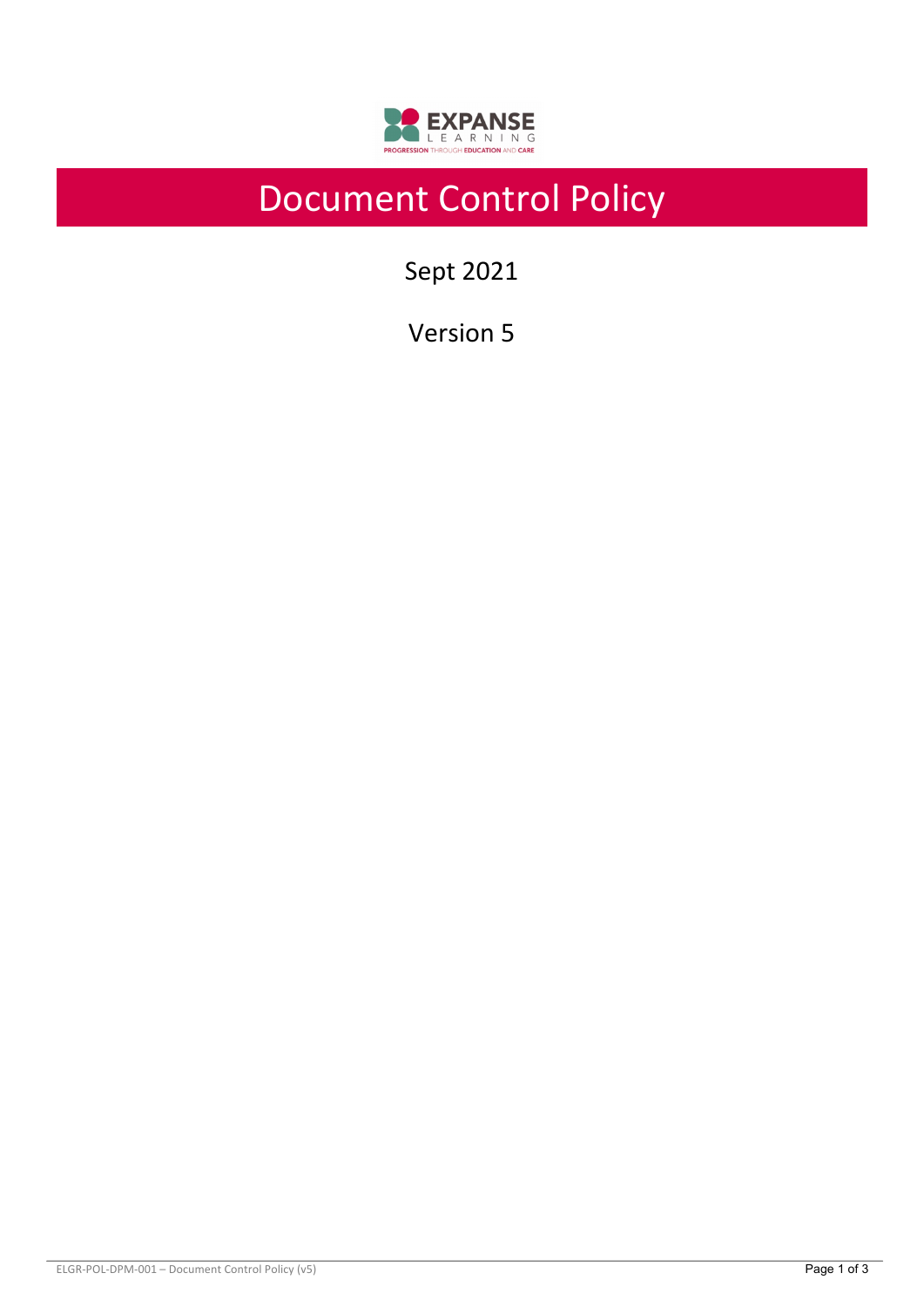## **1. Scope**

This policy applies to all staff at Expanse Learning.

## **2. Objective**

The objective of this procedure is to ensure the effective control of all documents within Expanse Learning's Quality System, enabling all employees to have access to relevant and current versions of all Expanse Learnings' Operational Policies and Procedures and all key documentation associated with the training programmes and their delivery.

## **3. Responsibilities**

Leaders have responsibility for:

- o The authorisation of all policies and procedures within Expanse Learning Quality System
- $\circ$  The approval and authorisation of supporting documentation held within the quality system
- o to ensure access to relevant documentation for all employees.

The Shared Services Team has overall responsibility for:

- o the issue, amendment and recall of any quality documentation
- o for the maintenance and control of external documentation.

Employees are responsible for:

- $\circ$  Ensuring that documentation relevant their job role is correctly utilised and maintained
- Conformance to the requirements of the Quality System and the Operational Procedures is mandatory for everyone within Expanse Learning.

## **4. Quality Documentation**

All Expanse Learning policies, procedures and supporting documentation shall be maintained centrally and shall be accessible to all relevant parties. All quality documentation shall be identified by means of a reference number, issue identification and review date, which shall be logged on the Quality System Index. All subsequent documentation issued shall be accompanied by an issue control sheet, identifying document(s) and purpose (new document) or amendment (revised document).

If amendments are made to operational procedures or supporting documentation, the systems index shall be updated accordingly. Alterations or amendments to Expanse Learning Quality System shall be sanctioned by the Board, as applicable. Once sanctioned the procedure or document so affected will be officially and formally changed, and the quality system updated accordingly.

#### **5. Programme Documentation**

The Shared Services Team shall ensure that:

- $\circ$  All relevant key external documents provided by the Funding Agencies etc. are indexed, controlled by the Data & Compliance Manager and are available on *'Expanse Learning One Drive'*.
- $\circ$  Changes to key external documents shall be communicated by the document controller to all relevant parties via corporate communications. Any documents that require confirmation of receipt will be communicated via DatabridgeMIS.
- o All new, amended or replacement documentation shall be entered onto the master form index identifying external criteria.
- o Any super-ceded or obsolete documentation are removed from the central library.

#### **6. Networked Documentation**

Where access is available all documents held within the system shall be found on the *'Expanse Learning One Drive'.* All documentation within the controlled system shall *not* be revised, amended or deleted by any unauthorised party.

#### **7. Obsolete Documentation**

The Shared Services Team shall communicate changes to all personnel. All personnel who hold or are responsible for the provision or maintenance of document supplies (copies), shall ensure all obsolete documentation is removed from circulation and destroyed. Electronic copies of all obsolete documentation shall be maintained by the Shared Services Team for future possible referral and archived within a restricted folder. All documents will be updated on the document register identifying the current version number.